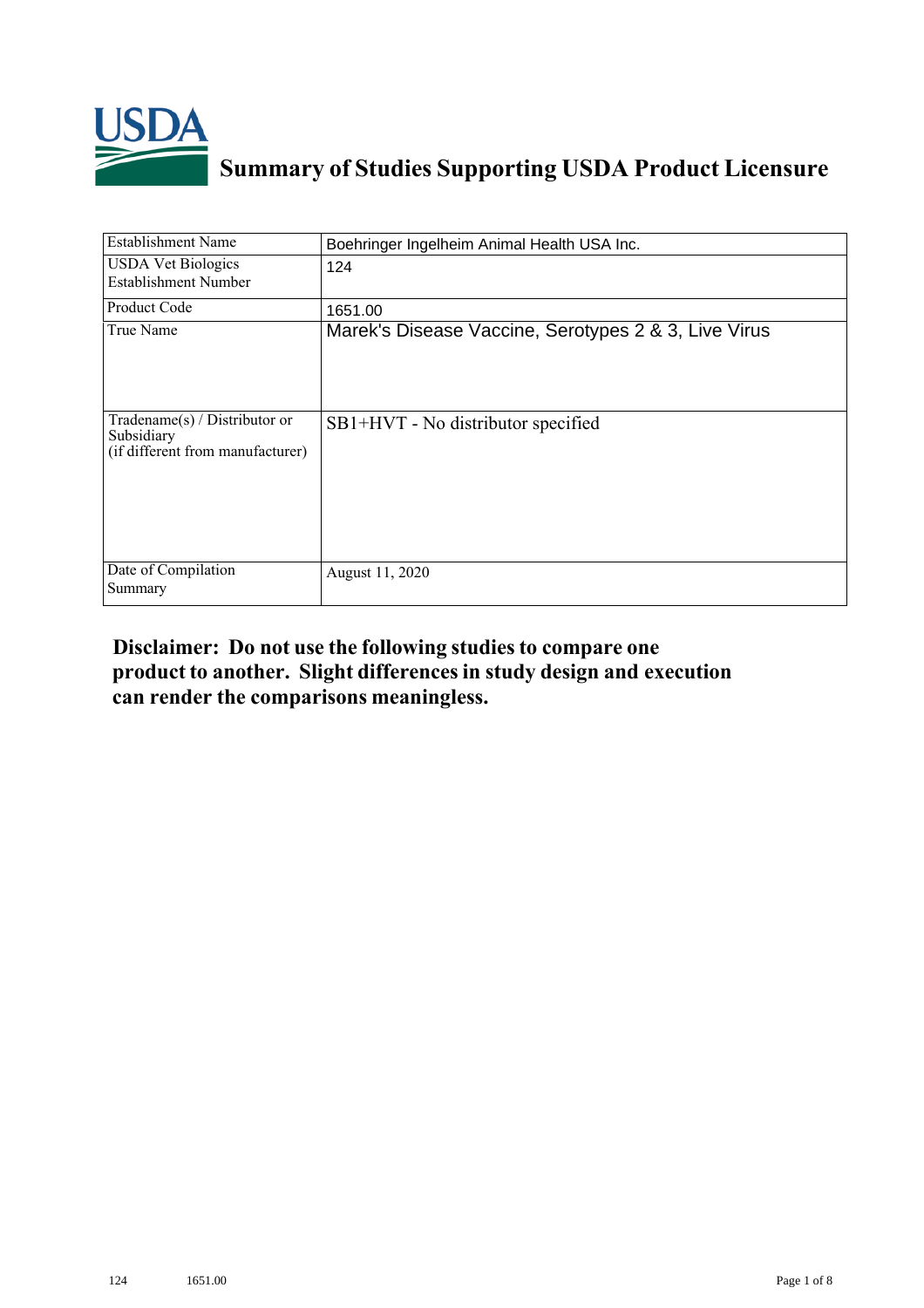| <b>Study Type</b>              | Efficacy                                                                                                                                                                                                                                                                                                                    |
|--------------------------------|-----------------------------------------------------------------------------------------------------------------------------------------------------------------------------------------------------------------------------------------------------------------------------------------------------------------------------|
| <b>Pertaining to</b>           | Marek's Disease Virus                                                                                                                                                                                                                                                                                                       |
| <b>Study Purpose</b>           | Efficacy against Marek's Disease                                                                                                                                                                                                                                                                                            |
|                                |                                                                                                                                                                                                                                                                                                                             |
| <b>Product Administration</b>  | In ovo at 18-19 days of embryonation                                                                                                                                                                                                                                                                                        |
| <b>Study Animals</b>           | Chickens                                                                                                                                                                                                                                                                                                                    |
| <b>Challenge Description</b>   | Marek's Disease Virus RB1B                                                                                                                                                                                                                                                                                                  |
| <b>Interval observed after</b> |                                                                                                                                                                                                                                                                                                                             |
| challenge                      |                                                                                                                                                                                                                                                                                                                             |
| <b>Results</b>                 | Study data were evaluated by USDA-APHIS prior to product<br>licensure and met regulatory standards for acceptance at the time of<br>submission. No data are published because this study was submitted<br>to USDA-APHIS prior to January 1, 2007, and APHIS only requires<br>publication of data submitted after that date. |
| <b>USDA Approval Date</b>      | February 15, 2002                                                                                                                                                                                                                                                                                                           |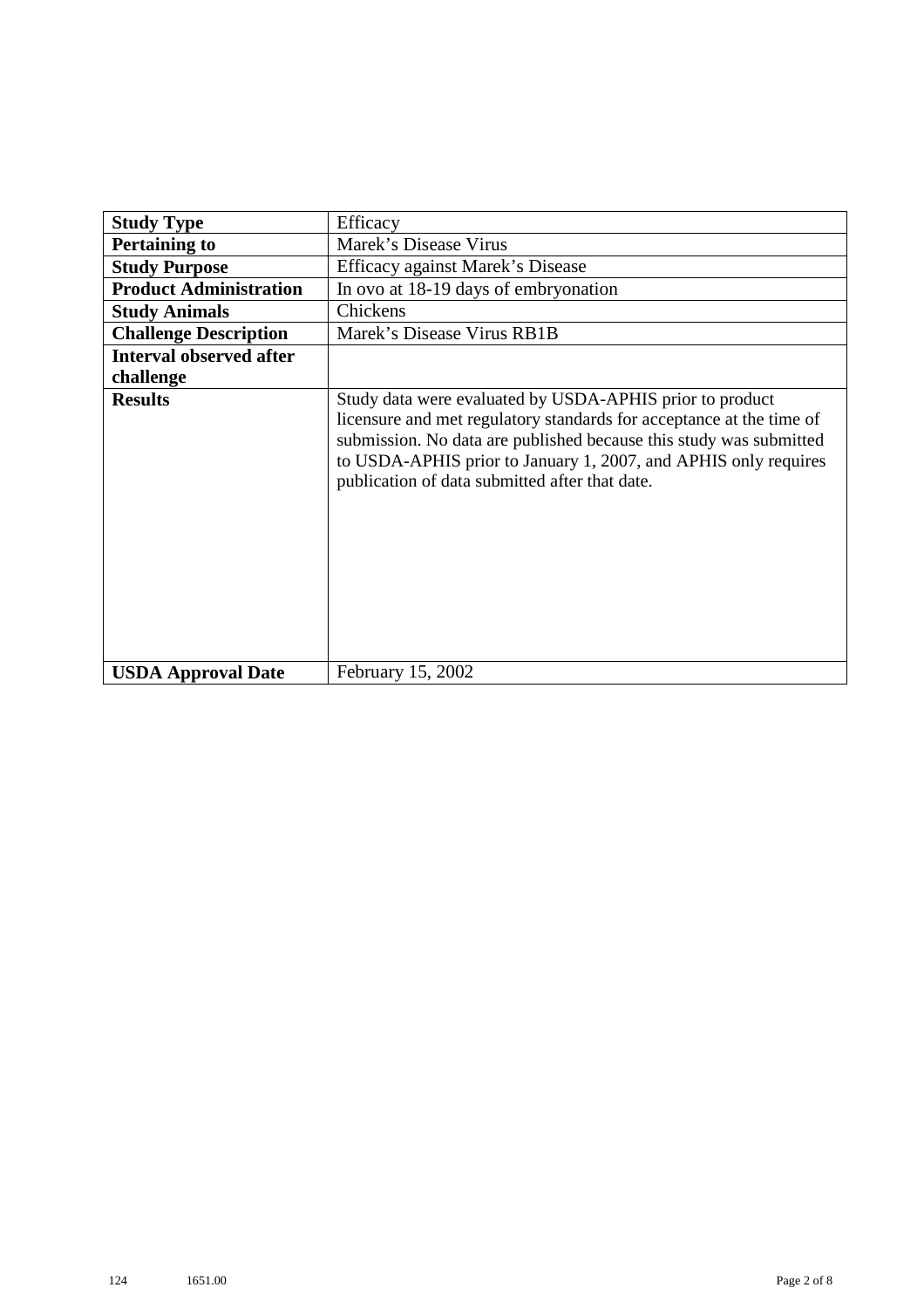| <b>Study Type</b>              | Efficacy                                                                                                                                                                                                                                                                                                                    |
|--------------------------------|-----------------------------------------------------------------------------------------------------------------------------------------------------------------------------------------------------------------------------------------------------------------------------------------------------------------------------|
| <b>Pertaining to</b>           | Marek's Disease Virus                                                                                                                                                                                                                                                                                                       |
| <b>Study Purpose</b>           | Efficacy against Marek's Disease                                                                                                                                                                                                                                                                                            |
| <b>Product Administration</b>  | In ovo at 18-19 days of embryonation                                                                                                                                                                                                                                                                                        |
| <b>Study Animals</b>           | Chickens                                                                                                                                                                                                                                                                                                                    |
| <b>Challenge Description</b>   | Marek's Disease Virus RB1B                                                                                                                                                                                                                                                                                                  |
| <b>Interval observed after</b> |                                                                                                                                                                                                                                                                                                                             |
| challenge                      |                                                                                                                                                                                                                                                                                                                             |
| <b>Results</b>                 | Study data were evaluated by USDA-APHIS prior to product<br>licensure and met regulatory standards for acceptance at the time of<br>submission. No data are published because this study was submitted<br>to USDA-APHIS prior to January 1, 2007, and APHIS only requires<br>publication of data submitted after that date. |
| <b>USDA Approval Date</b>      | October 8, 1993                                                                                                                                                                                                                                                                                                             |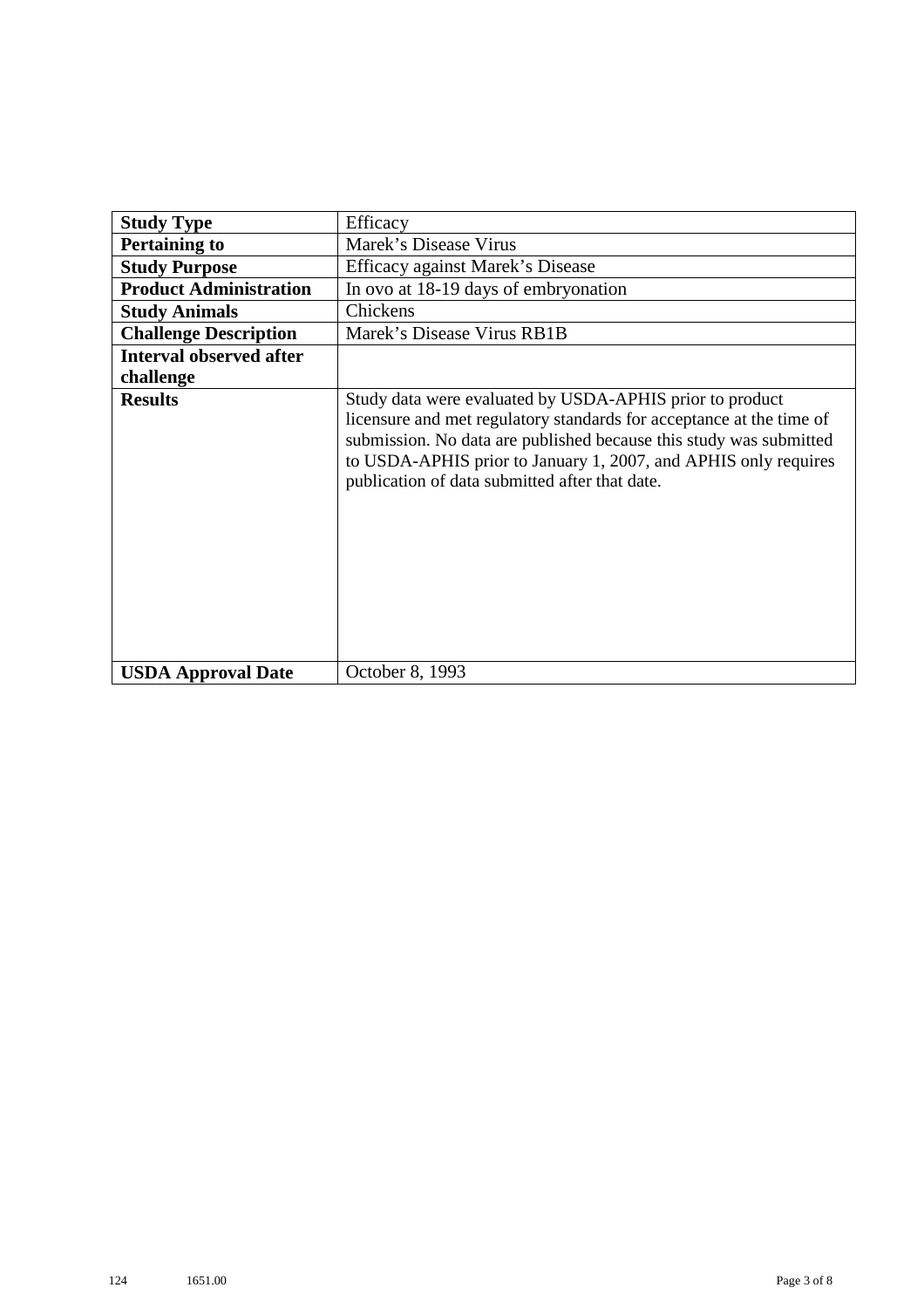| <b>Study Type</b>              | Efficacy                                                                                                                                                                                                                                                                                                                    |
|--------------------------------|-----------------------------------------------------------------------------------------------------------------------------------------------------------------------------------------------------------------------------------------------------------------------------------------------------------------------------|
| <b>Pertaining to</b>           | Marek's Disease Virus                                                                                                                                                                                                                                                                                                       |
| <b>Study Purpose</b>           | Efficacy against Marek's Disease                                                                                                                                                                                                                                                                                            |
| <b>Product Administration</b>  | Subcutaneous at day-of-age                                                                                                                                                                                                                                                                                                  |
| <b>Study Animals</b>           | Chickens                                                                                                                                                                                                                                                                                                                    |
| <b>Challenge Description</b>   | Marek's Disease Virus RB1B                                                                                                                                                                                                                                                                                                  |
| <b>Interval observed after</b> |                                                                                                                                                                                                                                                                                                                             |
| challenge                      |                                                                                                                                                                                                                                                                                                                             |
| <b>Results</b>                 | Study data were evaluated by USDA-APHIS prior to product<br>licensure and met regulatory standards for acceptance at the time of<br>submission. No data are published because this study was submitted<br>to USDA-APHIS prior to January 1, 2007, and APHIS only<br>requires publication of data submitted after that date. |
| <b>USDA Approval Date</b>      | January 26, 1990                                                                                                                                                                                                                                                                                                            |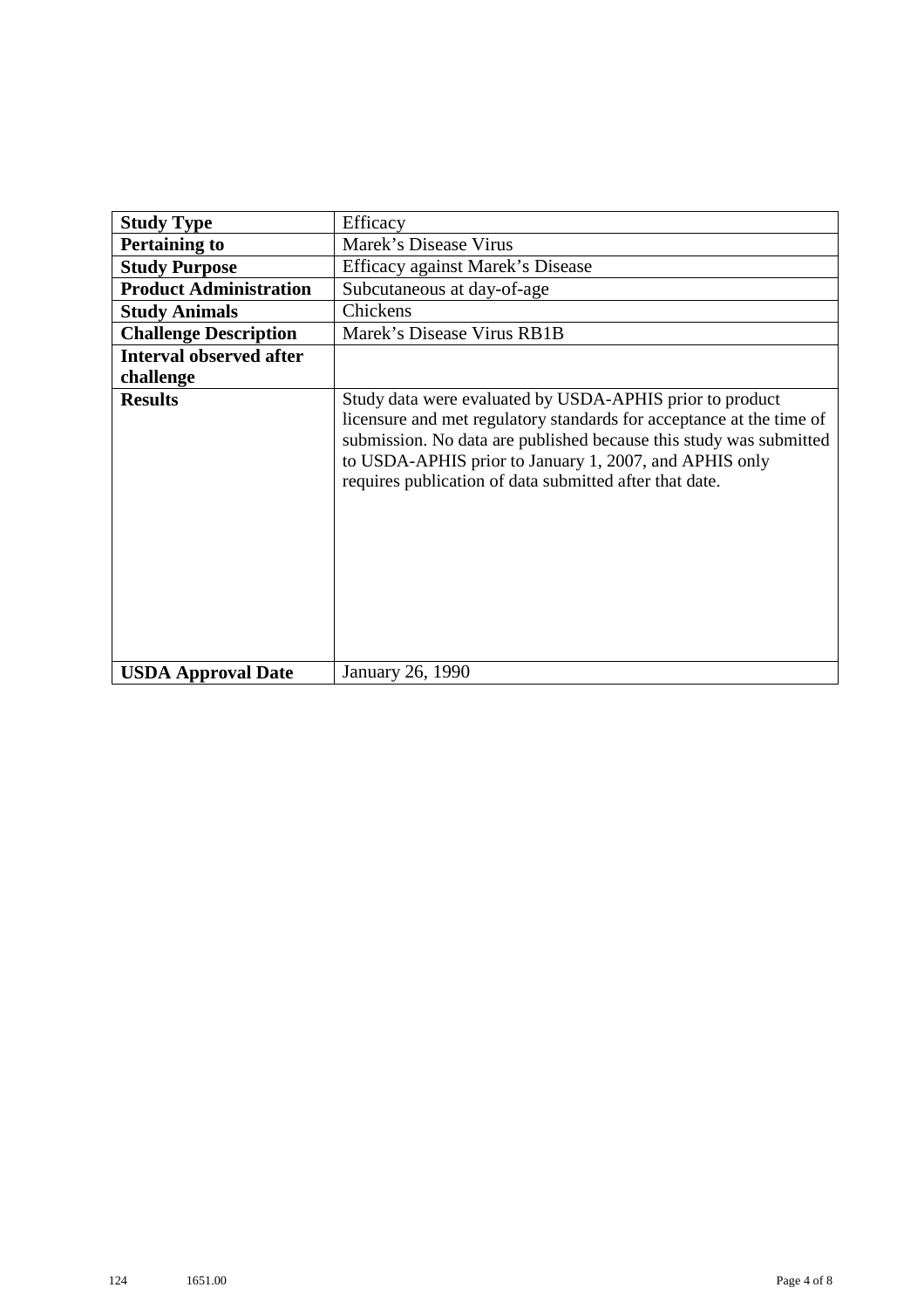| <b>Study Type</b>              | Efficacy                                                                                                                                                                                                                                                                                                                    |
|--------------------------------|-----------------------------------------------------------------------------------------------------------------------------------------------------------------------------------------------------------------------------------------------------------------------------------------------------------------------------|
| <b>Pertaining to</b>           | Marek's Disease                                                                                                                                                                                                                                                                                                             |
| <b>Study Purpose</b>           | Efficacy against Marek's disease                                                                                                                                                                                                                                                                                            |
| <b>Product Administration</b>  | Subcutaneously (SQ)                                                                                                                                                                                                                                                                                                         |
| <b>Study Animals</b>           | Chickens                                                                                                                                                                                                                                                                                                                    |
| <b>Challenge Description</b>   |                                                                                                                                                                                                                                                                                                                             |
| <b>Interval observed after</b> |                                                                                                                                                                                                                                                                                                                             |
| challenge                      |                                                                                                                                                                                                                                                                                                                             |
| <b>Results</b>                 | Study data were evaluated by USDA-APHIS prior to product<br>licensure and met regulatory standards for acceptance at the time of<br>submission. No data are published because this study was submitted<br>to USDA-APHIS prior to January 1, 2007, and APHIS only requires<br>publication of data submitted after that date. |
| <b>USDA Approval Date</b>      | March 14, 1985                                                                                                                                                                                                                                                                                                              |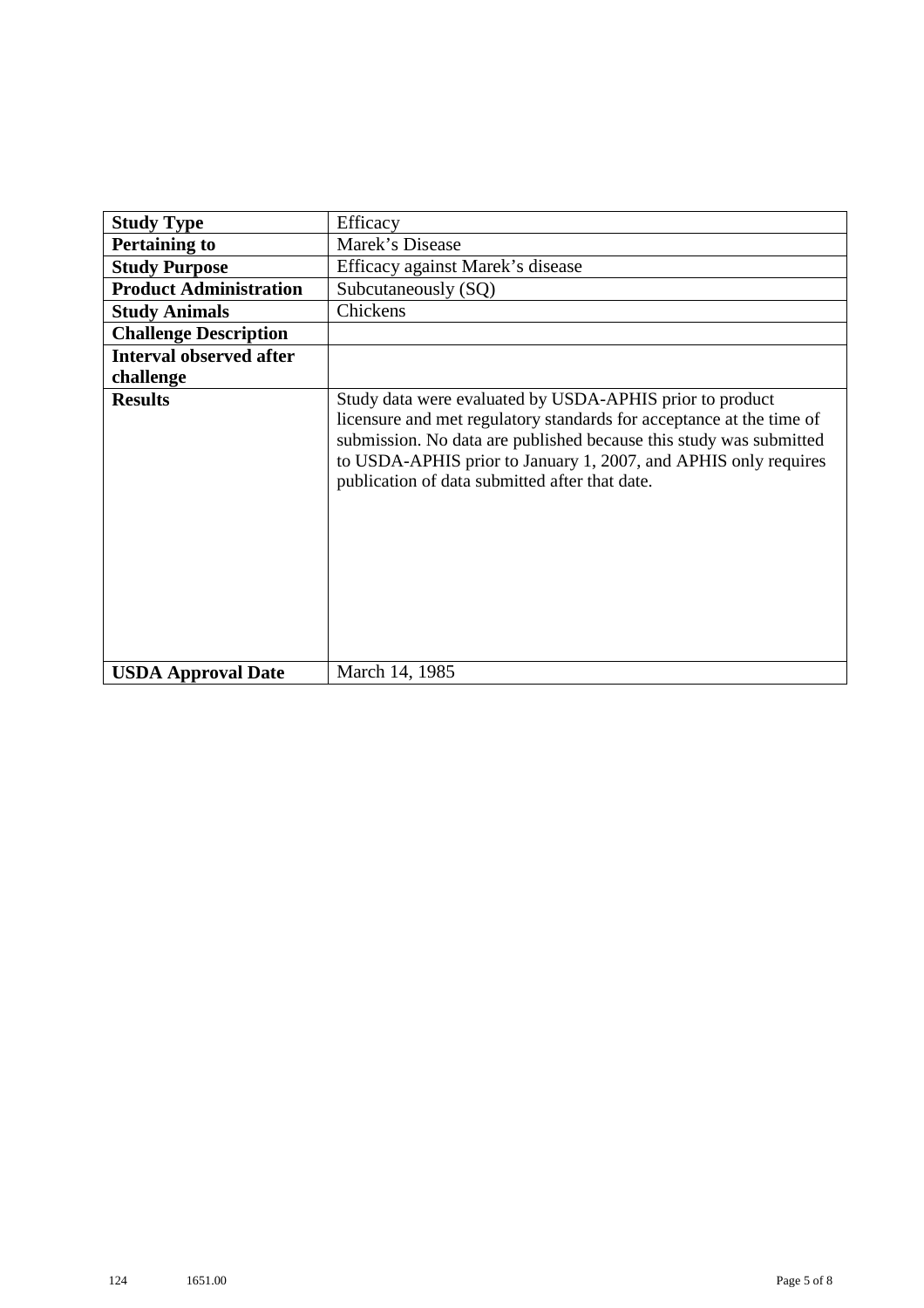| <b>Study Type</b>              | Efficacy                                                                                                                                                                                                                                                                                                                    |
|--------------------------------|-----------------------------------------------------------------------------------------------------------------------------------------------------------------------------------------------------------------------------------------------------------------------------------------------------------------------------|
| <b>Pertaining to</b>           | Marek's Disease                                                                                                                                                                                                                                                                                                             |
| <b>Study Purpose</b>           | Efficacy against Marek's Disease                                                                                                                                                                                                                                                                                            |
| <b>Product Administration</b>  | Subcutaneously (SQ)                                                                                                                                                                                                                                                                                                         |
| <b>Study Animals</b>           | Chickens                                                                                                                                                                                                                                                                                                                    |
| <b>Challenge Description</b>   |                                                                                                                                                                                                                                                                                                                             |
| <b>Interval observed after</b> |                                                                                                                                                                                                                                                                                                                             |
| challenge                      |                                                                                                                                                                                                                                                                                                                             |
| <b>Results</b>                 | Study data were evaluated by USDA-APHIS prior to product<br>licensure and met regulatory standards for acceptance at the time of<br>submission. No data are published because this study was submitted<br>to USDA-APHIS prior to January 1, 2007, and APHIS only requires<br>publication of data submitted after that date. |
| <b>USDA Approval Date</b>      | January 17, 1980                                                                                                                                                                                                                                                                                                            |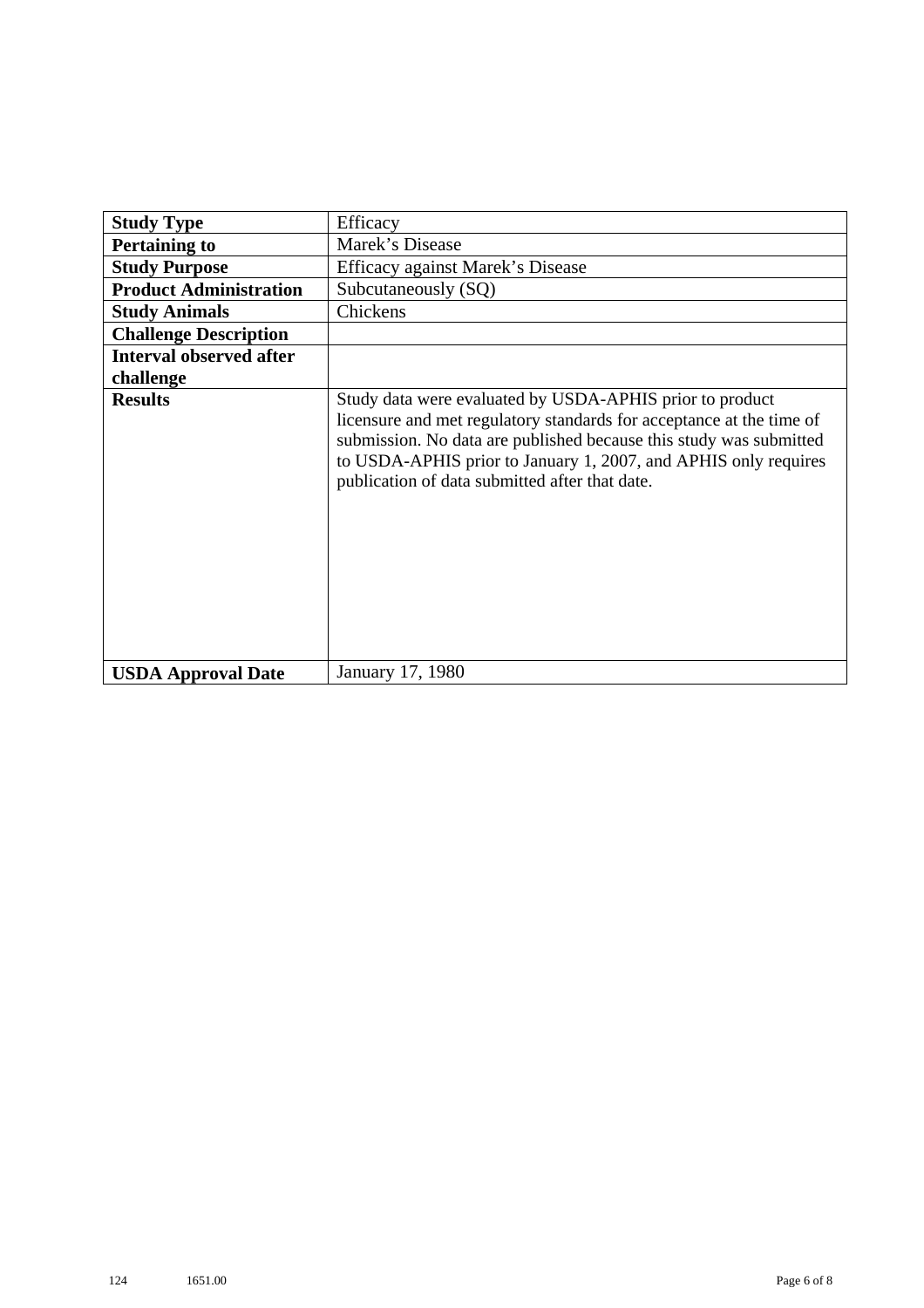| <b>Study Type</b>              | Safety                                                                                                                                                                                                                                                                                                                      |
|--------------------------------|-----------------------------------------------------------------------------------------------------------------------------------------------------------------------------------------------------------------------------------------------------------------------------------------------------------------------------|
| <b>Pertaining to</b>           | ALL                                                                                                                                                                                                                                                                                                                         |
| <b>Study Purpose</b>           | To evaluate safety under field conditions after subcutaneous                                                                                                                                                                                                                                                                |
|                                | administration to one-day-old chickens                                                                                                                                                                                                                                                                                      |
| <b>Product Administration</b>  |                                                                                                                                                                                                                                                                                                                             |
| <b>Study Animals</b>           |                                                                                                                                                                                                                                                                                                                             |
| <b>Challenge Description</b>   |                                                                                                                                                                                                                                                                                                                             |
| <b>Interval observed after</b> |                                                                                                                                                                                                                                                                                                                             |
| challenge                      |                                                                                                                                                                                                                                                                                                                             |
| <b>Results</b>                 | Study data were evaluated by USDA-APHIS prior to product<br>licensure and met regulatory standards for acceptance at the time of<br>submission. No data are published because this study was submitted<br>to USDA-APHIS prior to January 1, 2007, and APHIS only<br>requires publication of data submitted after that date. |
| <b>USDA Approval Date</b>      | April 9, 1985                                                                                                                                                                                                                                                                                                               |